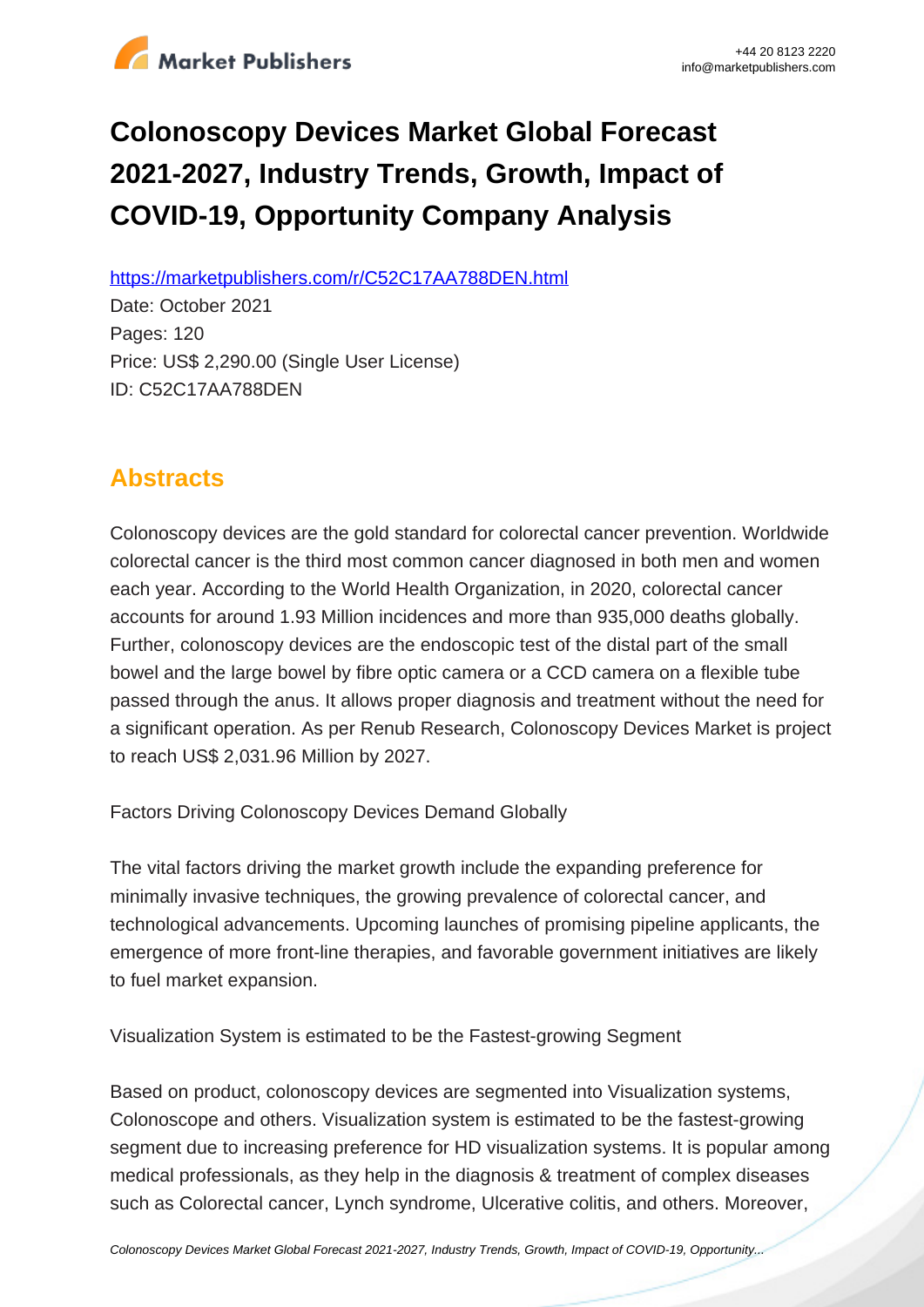

colonoscope devices are utilized to identify lesions in the proximal aspect of colonic folds either by giving a retrograde view of the lumen or straightening the haustral folds during withdrawal.

Hospitals Emerged as the Largest End-User Segment

Besides, hospitals are the primary health system globally. The number of colorectal surgeries undertaken at hospitals is comparatively higher than the other health systems, such as clinics, ambulatory surgical centers (ASCs) or others. Therefore, the demand for colonoscopy devices in hospitals is comparatively higher than that in other end-use segments.

Global Colonoscopy Devices Market Size was US\$ 1,271.95 Million in 2020

The United States has the most comprehensive market for colonoscopy devices in North America; the increase in treatment rates, rising healthcare expenditure, and wellestablished healthcare infrastructure fuel the demand for colonoscopy devices. In addition, high incidence of colorectal cancer is to be the leading cause of cancer deaths in the United States; as per the National Center for Health Statistics, in 2020, 147,950 individuals diagnosed with CRC and 53,200 has died from the disease, including 17,930 cases and 3,640 deaths in individuals aged younger than 50 years.

Impact of COVID-19 on Colonoscopy Devices Industry

COVID-19 pandemic had a direct impact on the colonoscopy healthcare market. Colonoscopy, the mainstay for the diagnosis & management of colorectal cancer, has come under pressure due to COVID-19 in the year 2020. All non-urgent procedures have been either rescheduled or replaced by alternative biomarkers. This was the main reason for the decline of the market for colonoscopy devices in the year 2020. But in 2021, the market has rebounded with double percentage growth.

Colonoscopy Devices Industry is likely to grow with a CAGR of 6.92% during 2020-2027

The colonoscopy devices industry is moderately competitive and consists of several global players such as Boston Scientific Corporation, Medtronic, Steris Plc, Olympus and Hoya. Mergers & acquisitions, high investments in R&D, and new product developments or modifications are among the key strategies players adopt to gain a competitive edge.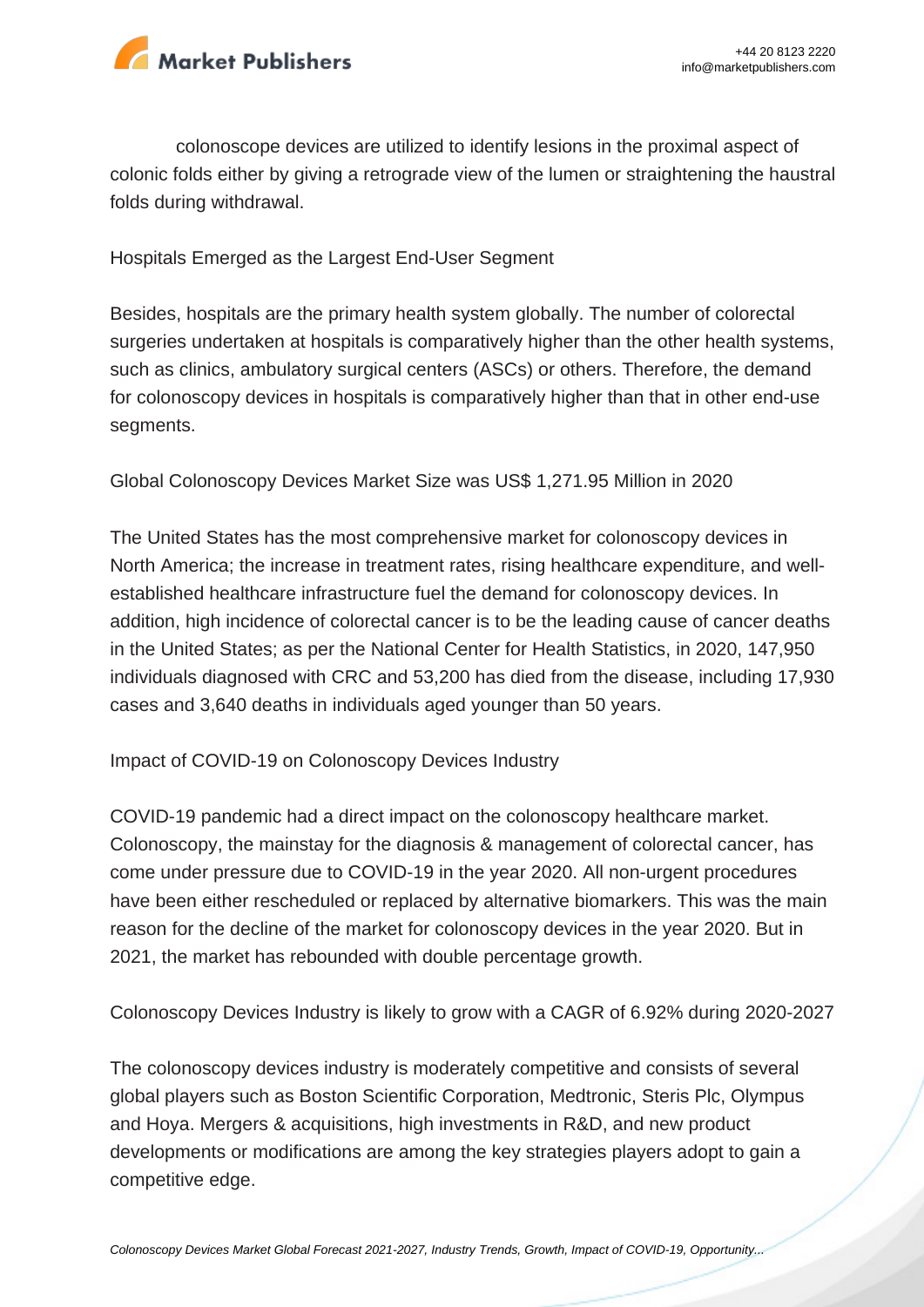

Renub Research latest report "Colonoscopy Devices Market By Product (Visualization system, Colonoscope and Others), Application (Colorectal cancer, Lynch syndrome, Ulcerative colitis and other), End User (Hospitals, Clinic, Ambulatory surgery center and others), Region (North America, Asia Pacific, Europe, Latin America, Middle East & Africa), Company Analysis (Boston Scientific Corporation, Medtronic, Steris Plc, Olympus and Hoya)" provides comprehensive details about Colonoscopy Devices Industry.

Product – Market breakup from 3 viewpoints

- 1. Visualization system
- 2. Colonoscope
- 3. Others

Application – Market breakup from 4 viewpoints

- 1. Colorectal cancer
- 2. Lynch syndrome
- 3. Ulcerative colitis
- 4. Other

End User - Market breakup from 4 viewpoints

- 1. Hospitals
- 2. Clinic
- 3. Ambulatory surgery center
- 4. Others

Region - Market breakup from 5 viewpoints

- 1. North America
- 2. Europe
- 3. Asia Pacific
- 4. Latin America
- 5. Middle East & Africa

All companies have been covered into 3 viewpoints

**Overviews**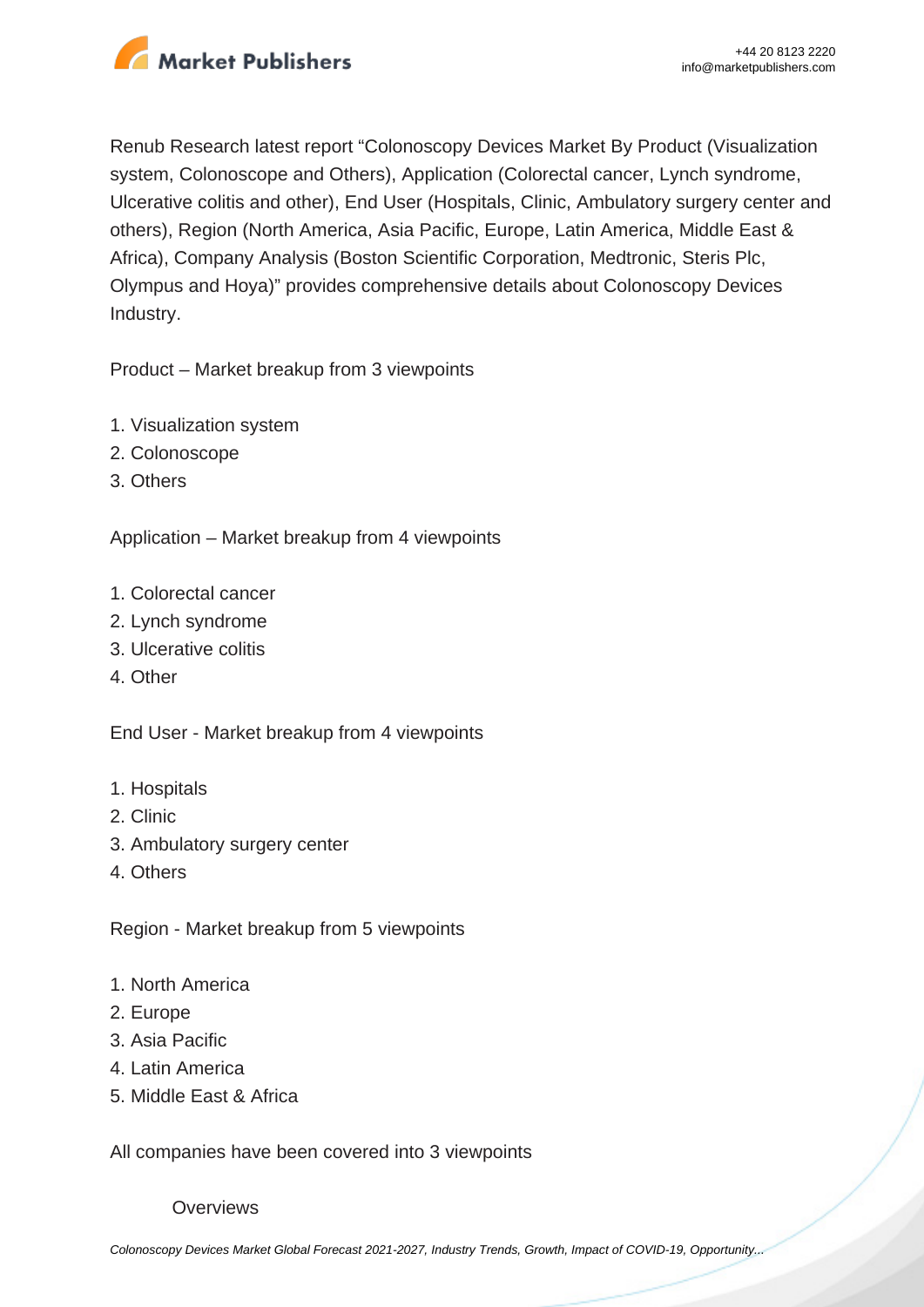

Recent Developments

Revenues

Company Analysis

- 1. Boston Scientific Corporation
- 2. Medtronic
- 3. Steris Plc
- 4. Olympus
- 5. Hoya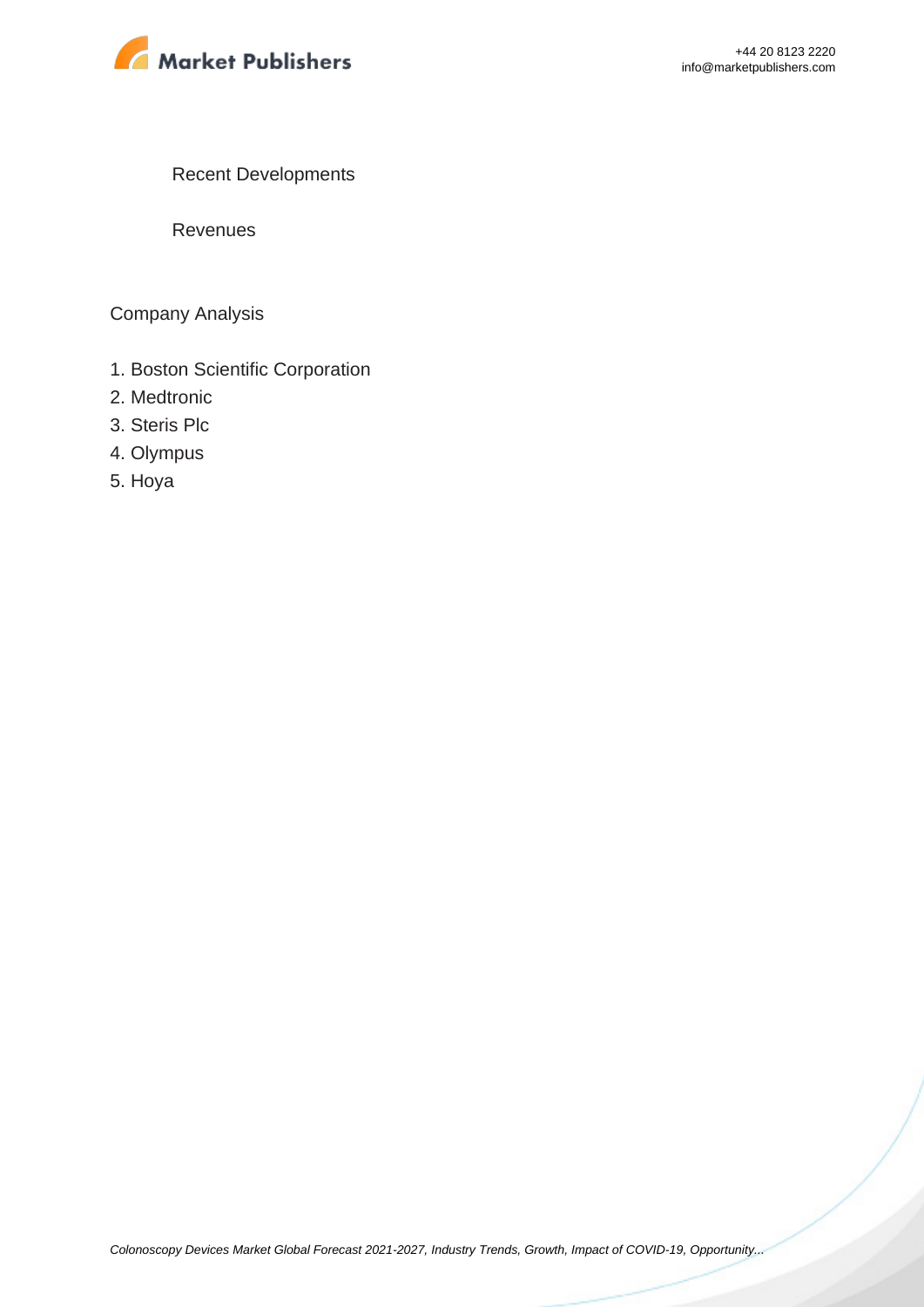

## **Contents**

- **1. INTRODUCTION**
- **2. RESEARCH & METHODOLOGY**
- **3. EXECUTIVE SUMMARY**

## **4. MARKET DYNAMICS**

- 4.1 Growth Drivers
- 4.2 Challenges

## **5. GLOBAL COLONOSCOPY DEVICES MARKET**

### **6. MARKET SHARE – COLONOSCOPY DEVICES**

6.1 By Product 6.2 By Application 6.3 By Region 6.4 By End-User

## **7. PRODUCT - COLONOSCOPY DEVICES MARKET**

- 7.1 Visualization system 7.2 Colonoscope 7.3 Others
- 

## **8. APPLICATION - COLONOSCOPY DEVICES MARKET**

- 8.1 Colorectal cancer
- 8.2 Lynch syndrome
- 8.3 Ulcerative colitis
- 8.4 Other

## **9. END USER - COLONOSCOPY DEVICES MARKET**

#### 9.1 Hospitals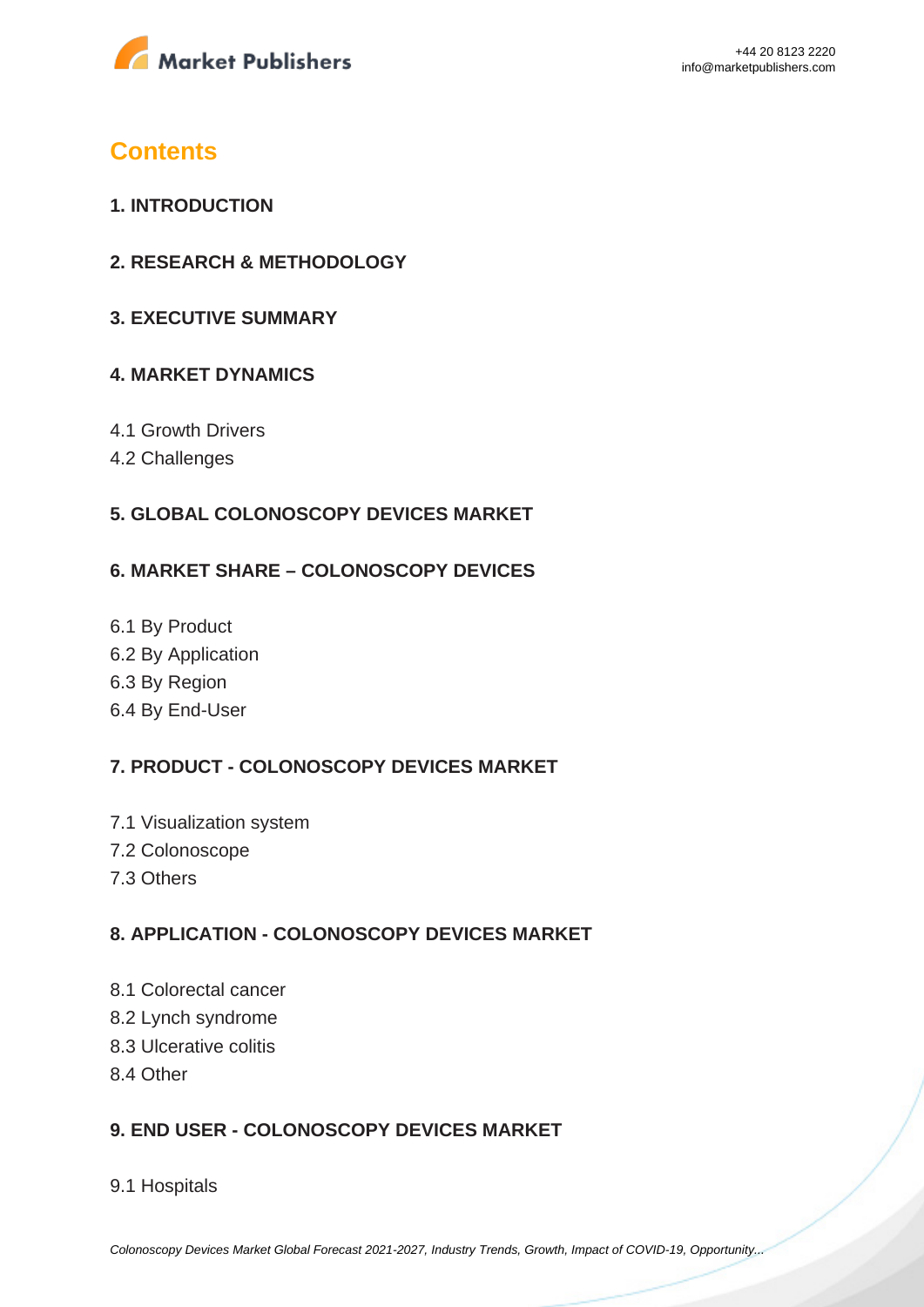

9.2 clinic

- 9.3 Ambulatory surgery center
- 9.4 Others

### **10. REGION - COLONOSCOPY DEVICES MARKET**

- 10.1 North America
- 10.2 Europe
- 10.3 Asia Pacific
- 10.4 Latin America
- 10.5 Middle East & Africa

## **11. COMPANY ANALYSIS**

- 11.1 Boston Scientific Corporation
- 11.1.1 Overview
- 11.1.2 Recent Development
- 11.1.3 Sales Analysis
- 11.2 Medtronic
	- 11.2.1 Overview
	- 11.2.2 Recent Development
- 11.2.3 Sales Analysis
- 11.3 Steris Plc
	- 11.3.1 Overview
	- 11.3.2 Recent Development
- 11.3.3 Sales Analysis
- 11.4 Olympus
	- 11.4.1 Overview
	- 11.4.2 Recent Development
- 11.4.3 Sales Analysis
- 11.5 Hoya
	- 11.5.1 Overview
	- 11.5.2 Recent Development
	- 11.5.3 Sales Analysis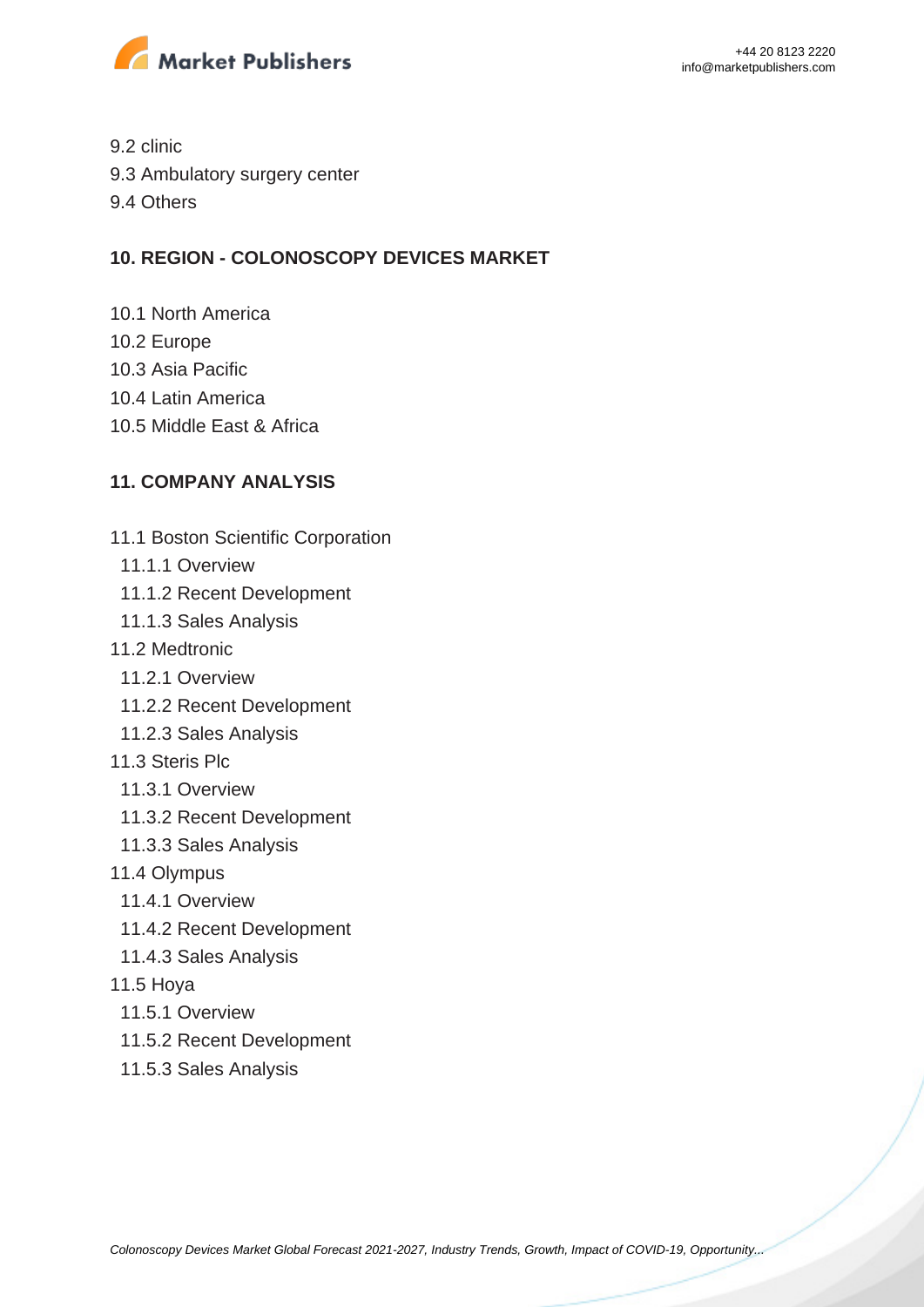

## **List Of Figures**

## **LIST OF FIGURES:**

Figure-01: Global Colonoscopy Devices Market (Million US\$), 2017 – 2021 Figure-02: Forecast for – Global Colonoscopy Devices Market (Million US\$), 2022 – 2027 Figure-03: Product – Visualization System Market (Million US\$), 2017 – 2021 Figure-04: Product – Forecast for Visualization System Market (Million US\$), 2022 – 2027 Figure-05: Product – Colonoscope Market (Million US\$), 2017 – 2021 Figure-06: Product – Forecast for Colonoscope Market (Million US\$), 2022 – 2027 Figure-07: Product – Others Market (Million US\$), 2017 – 2021 Figure-08: Product – Forecast for Others Market (Million US\$), 2022 – 2027 Figure-09: Application – Colorectal Cancer Market (Million US\$), 2017 – 2021 Figure-10: Application – Forecast for Colorectal Cancer Market (Million US\$), 2022 – 2027 Figure-11: Application – Lynch Syndrome Market (Million US\$), 2017 – 2021 Figure-12: Application – Forecast for Lynch Syndrome Market (Million US\$), 2022 – 2027 Figure-13: Application – Ulcerative Colitis Market (Million US\$), 2017 – 2021 Figure-14: Application – Forecast for Ulcerative Colitis Market (Million US\$), 2022 – 2027 Figure-15: Application – Other Market (Million US\$), 2017 – 2021 Figure-16: Application – Forecast for Other Market (Million US\$), 2022 – 2027 Figure-17: End User – Hospitals Market (Million US\$), 2017 – 2021 Figure-18: End User –Forecast for Hospitals Market (Million US\$), 2022 – 2027 Figure-19: End User – Clinic Market (Million US\$), 2017 – 2021 Figure-20: End User – Forecast for Clinic Market (Million US\$), 2022 – 2027 Figure-21: End User – Ambulatory Surgery Center Market (Million US\$), 2017 – 2021 Figure-22: End User – Forecast for Ambulatory Surgery Center Market (Million US\$), 2022 – 2027 Figure-23: End User – Others Market (Million US\$), 2017 – 2021 Figure-24: End User – Forecast for Others Market (Million US\$), 2022 – 2027 Figure-25: North America – Colonoscopy Devices Market (Million US\$), 2017 – 2021 Figure-26: North America – Forecast for Colonoscopy Devices Market (Million US\$), 2022 – 2027 Figure-27: Europe – Colonoscopy Devices Market (Million US\$), 2017 – 2021 Figure-28: Europe – Forecast for Colonoscopy Devices Market (Million US\$), 2022 –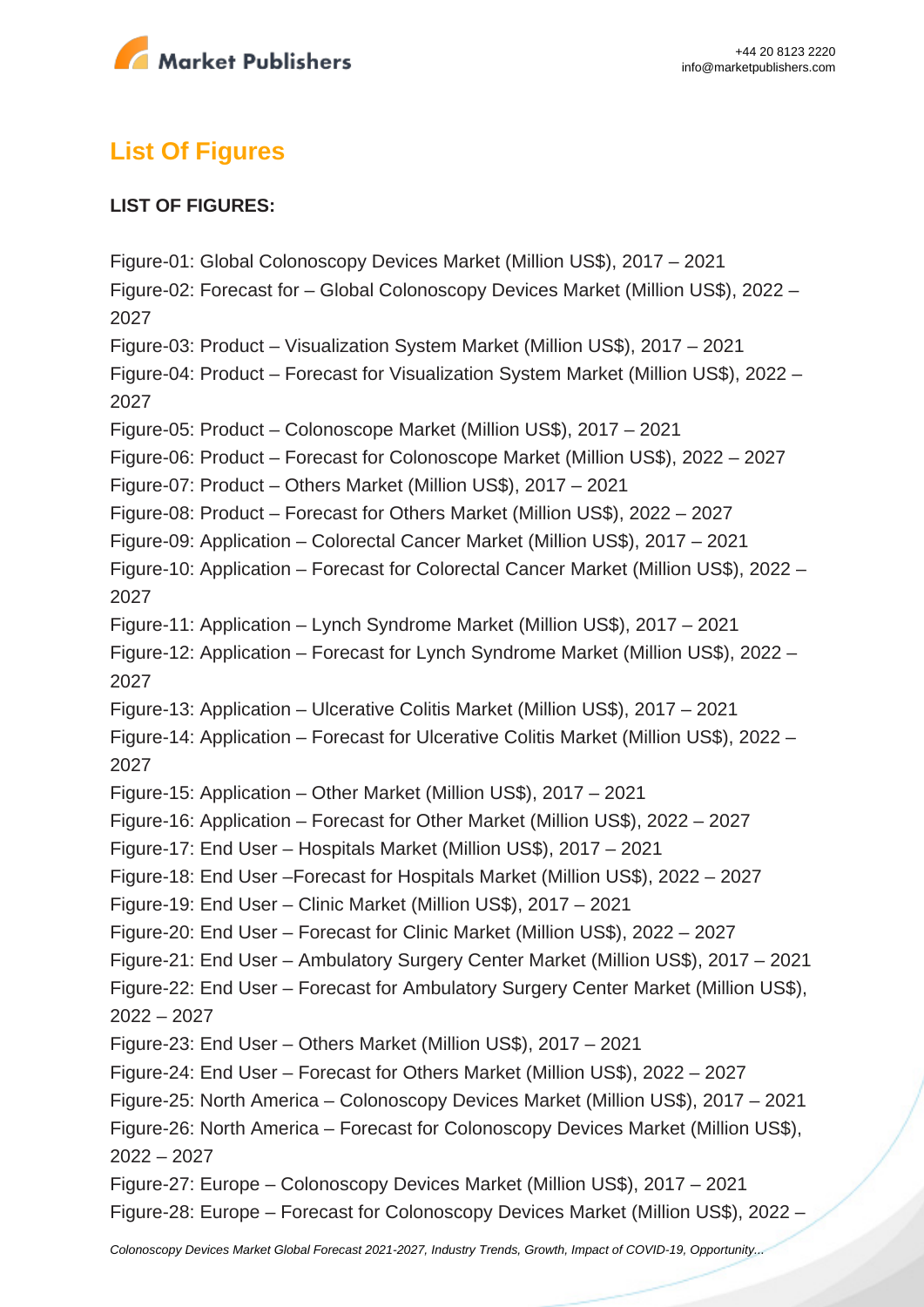

2027

Figure-29: Asia Pacific – Colonoscopy Devices Market (Million US\$), 2017 – 2021 Figure-30: Asia Pacific – Forecast for Colonoscopy Devices Market (Million US\$), 2022 – 2027 Figure-31: Latin America – Colonoscopy Devices Market (Million US\$), 2017 – 2021 Figure-32: Latin America – Forecast for Colonoscopy Devices Market (Million US\$), 2022 – 2027 Figure-33: Middle East & Africa – Colonoscopy Devices Market (Million US\$), 2017 – 2021 Figure-34: Middle East & Africa – Forecast for Colonoscopy Devices Market (Million US\$), 2022 – 2027 Figure-35: Boston Scientific Corporation – Global Revenue (Million US\$), 2017 – 2021 Figure-36: Boston Scientific Corporation – Forecast for Global Revenue (Million US\$), 2022 – 2027 Figure-37: Medtronic – Global Revenue (Million US\$), 2017 – 2021 Figure-38: Medtronic – Forecast for Global Revenue (Million US\$), 2022 – 2027 Figure-39: Steris Plc – Global Revenue (Million US\$), 2017 – 2021 Figure-40: Steris Plc – Forecast for Global Revenue (Million US\$), 2022 – 2027 Figure-41: Olympus – Global Revenue (Million US\$), 2017 – 2021 Figure-42: Olympus – Forecast for Global Revenue (Million US\$), 2022 – 2027 Figure-43: Hoya – Global Revenue (Million US\$), 2017 – 2021 Figure-44: Hoya – Forecast for Global Revenue (Million US\$), 2022 – 2027

## **LIST OF TABLE:**

Table-01: Global – Colonoscopy Devices Market Share by Product (Percent), 2017 – 2021 Table-02: Global – Forecast for Colonoscopy Devices Market Share by Product (Percent), 2022 – 2027 Table-05: Global – Colonoscopy Devices Market Share by Application (Percent), 2017 – 2021 Table-06: Global – Forecast for Colonoscopy Devices Market Share by Application (Percent), 2022 – 2027 Table-05: Global – Colonoscopy Devices Market Share by End-User (Percent), 2017 – 2021 Table-06: Global – Forecast for Colonoscopy Devices Market Share by End-User (Percent), 2022 – 2027

Table-07: Global – Colonoscopy Devices Market Share by Region (Percent), 2017 – 2021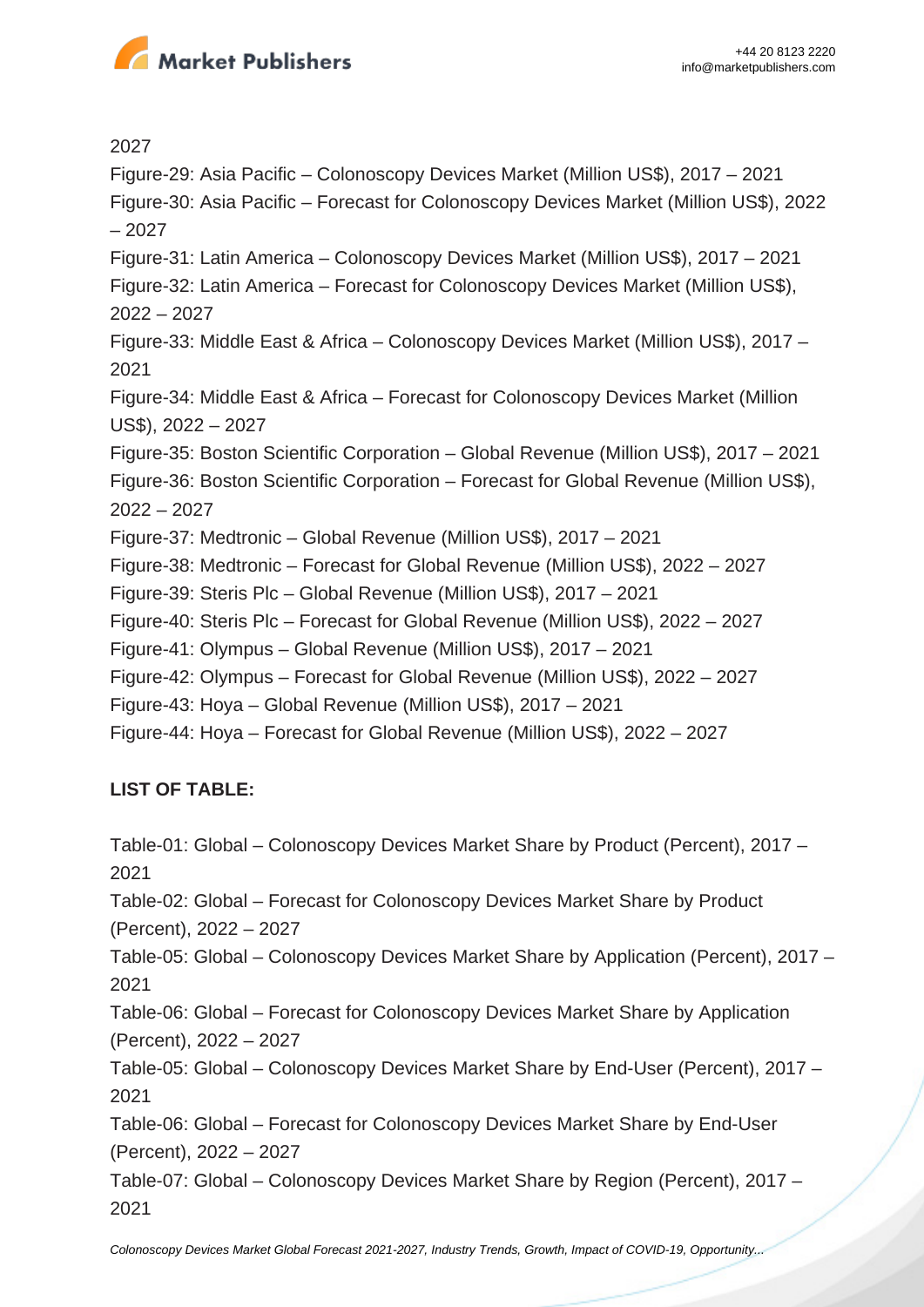

Table-08: Global – Forecast for Colonoscopy Devices Market Share by Region (Percent), 2022 – 2027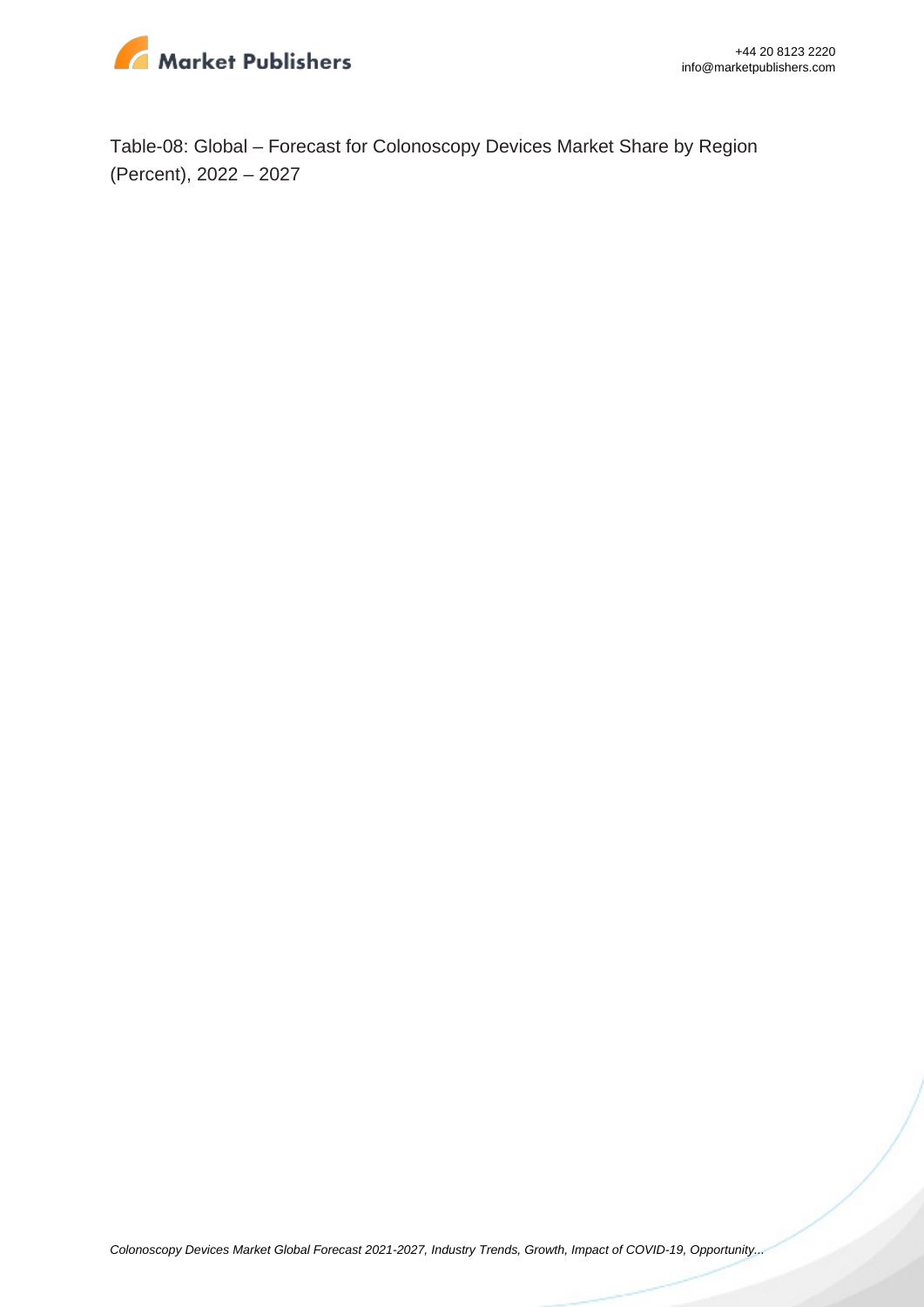

## I would like to order

Product name: Colonoscopy Devices Market Global Forecast 2021-2027, Industry Trends, Growth, Impact of COVID-19, Opportunity Company Analysis Product link: [https://marketpublishers.com/r/C52C17AA788DEN.html](https://marketpublishers.com/report/medical_devices/other_medical_devices/colonoscopy-devices-market-global-forecast-2021-2027-industry-trends-growth-impact-of-covid-19-opportunity-company-analysis.html) Price: US\$ 2,290.00 (Single User License / Electronic Delivery) If you want to order Corporate License or Hard Copy, please, contact our Customer Service: [info@marketpublishers.com](mailto:info@marketpublishers.com)

## Payment

To pay by Credit Card (Visa, MasterCard, American Express, PayPal), please, click button on product page [https://marketpublishers.com/r/C52C17AA788DEN.html](https://marketpublishers.com/report/medical_devices/other_medical_devices/colonoscopy-devices-market-global-forecast-2021-2027-industry-trends-growth-impact-of-covid-19-opportunity-company-analysis.html)

To pay by Wire Transfer, please, fill in your contact details in the form below:

First name: Last name: Email: Company: Address: City: Zip code: Country: Tel: Fax: Your message:

\*\*All fields are required

Custumer signature

Please, note that by ordering from marketpublishers.com you are agreeing to our Terms & Conditions at<https://marketpublishers.com/docs/terms.html>

To place an order via fax simply print this form, fill in the information below and fax the completed form to +44 20 7900 3970